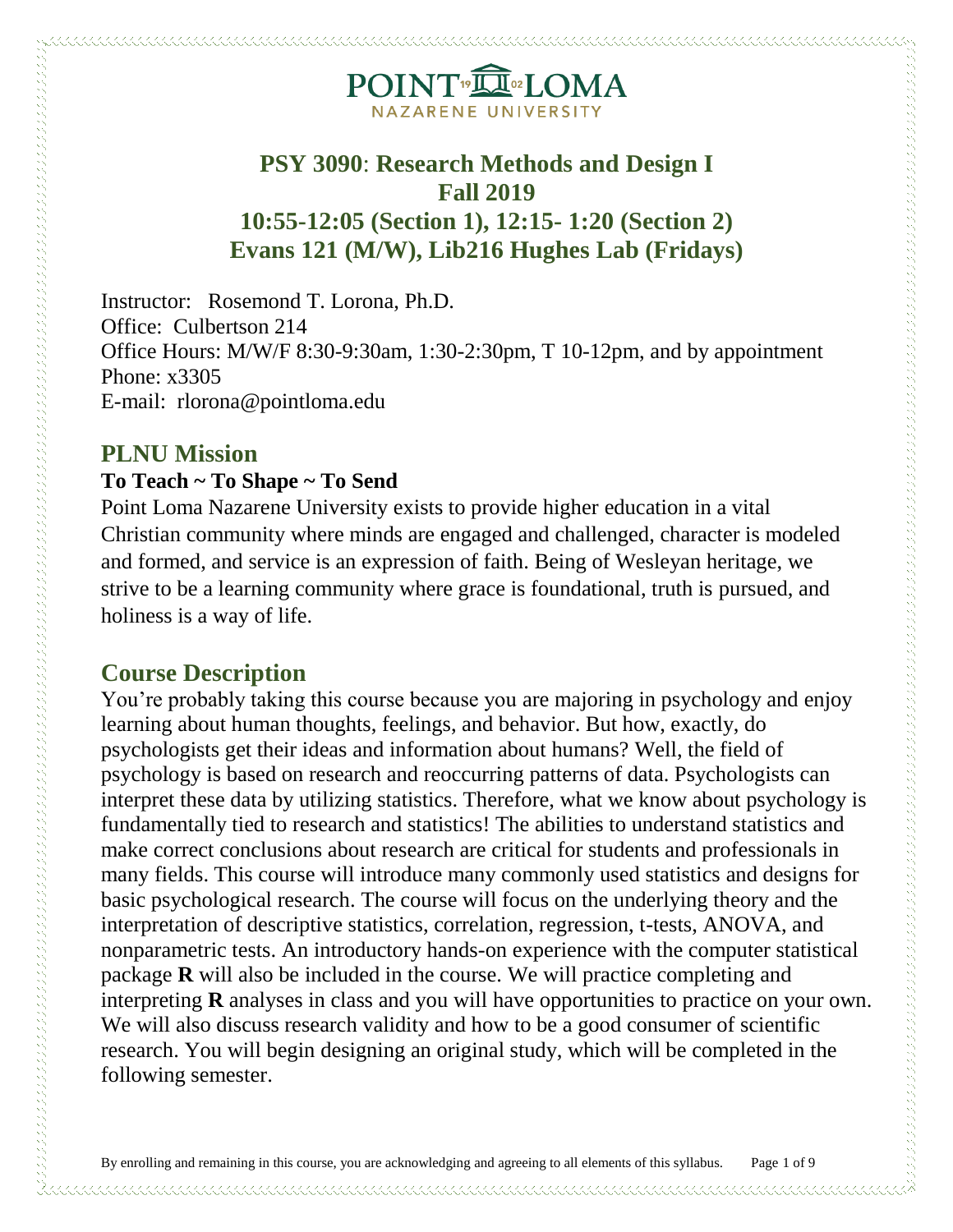## **Course Goals/Learning Outcomes**

- Distinguish between the uses and conclusions of correlation, regression, t-tests, ANOVA, and nonparametric tests and decide which type of test is appropriate for specific research questions and designs
- Discuss the use of null-hypothesis testing and its limitations
- Discuss contemporary issues in statistics and research, such as bias, power, error, and ethics
- Complete statistical analyses in R and correctly interpret and form conclusions based on the results of statistical analyses
- Design a psychological study or experiment that answers a research question of interest
- Communicate science accurately in verbal and written form
- Search for, obtain, and correctly interpret quality peer-reviewed research.

## **Unit Requirement**

This is a 4-unit course delivered over 15 weeks. As such, we spend approximately 4 hours per week in class and it is expected that you spend several hours each week outside of class reading, taking notes, viewing lectures, studying, completing assignments, and preparing for class. Dedicating adequate time to your learning will help you succeed and is especially important if you want an A in the course. Think of it as: hours spent  $\rightarrow$  points earned. Specific details about how the class meets the credit hour requirement can be provided upon request.

## **Required Texts**

 $\sim$  . The contract of the construction of the construction of the construction of the construction of the construction of the construction of the construction of the construction of the construction of the construction o



*Research Methods in Psychology: Evaluating a World of Information* (3rd Ed) by Beth Morling ISBN-13: 978-0393630206; ISBN-10: 039363020X

*Learning Statistics with R*, version 0.6. by Danielle Navarro. Download for free at https://learningstatisticswithr.com

## **Required Computer Software (free)**

#### *RStudio*

First, download R (base program) on your personal laptop for free at https://www.rproject.org/ and then download RStudio for free at https://www.rstudio.com/ Alternatively, RStudio is available for use on university computers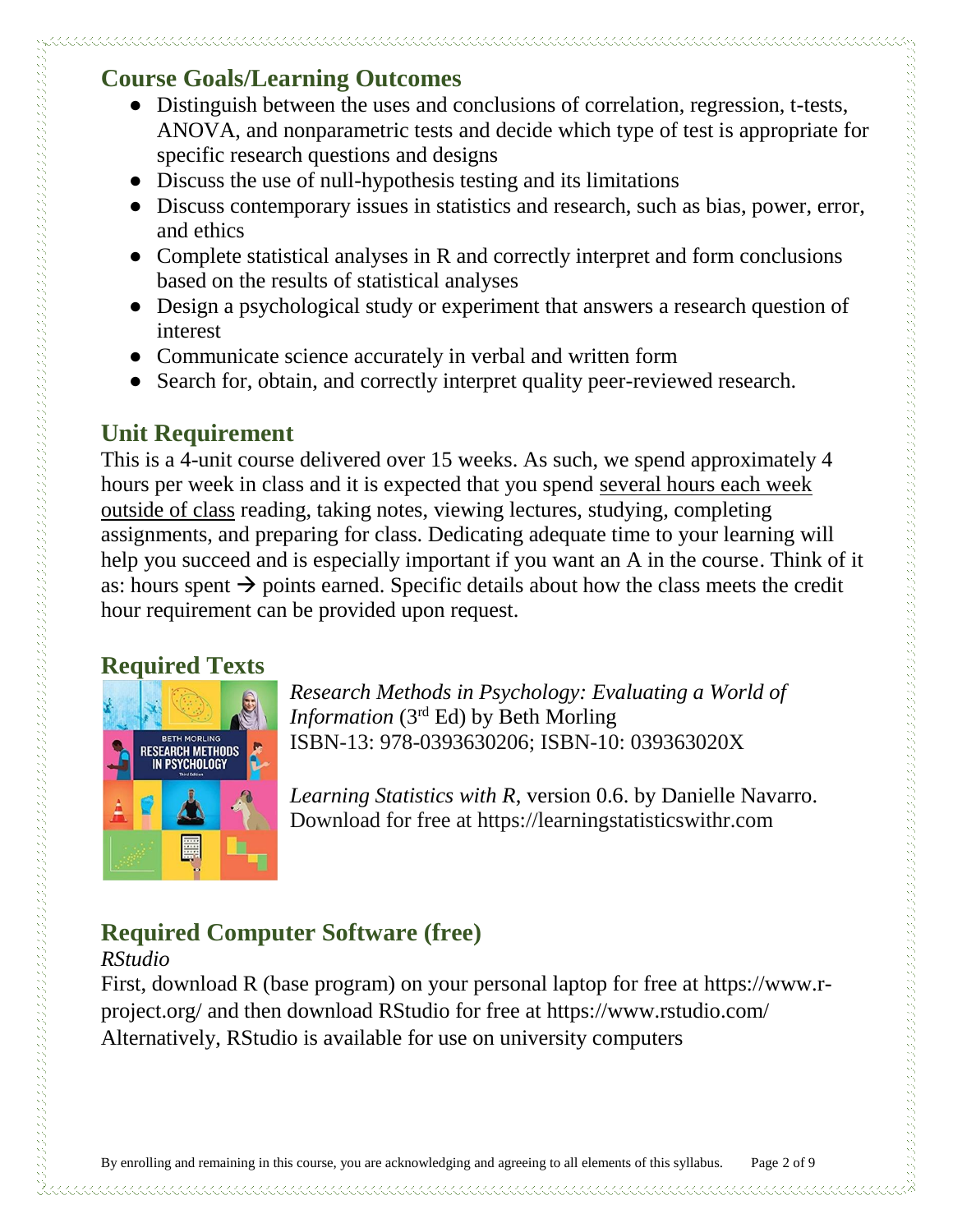### **Assignments and Points**

*Professionalism and Engagement (45 points):* Learning is interactive. You ask questions, I respond. I ask questions, you respond. Talking through a problem with a peer brings new insights and solutions. Therefore, your peers and I greatly value your participation and professionalism in this class. Asking questions and responding to questions in class, respectfully engaging in discussions with small groups and the larger class, and attentiveness will be considered. Absences, tardiness, leaving class early, being disrespectful to others, napping, using cell-phones, coming to class unprepared, and being off-task will negatively affect your grade. Submitting questions on Canvas will also positively affect your participation grade; however, Canvas questions are not a substitute for professionalism and engagement in class. Students earning full points in this category will speak up and be on-task in class *every day*.

*Learning Checks (12 @ 10 points each):* There will be multiple choice, fill-in-theblank, and/or short answer questions on each learning check that will be from readings and lectures. 8 Questions will be or the current reading/material and 2 questions will be review from the prior week. There will be 14 learning checks and your two lowest scores will be dropped. Missed learning checks due to absence or tardiness (for any reason) cannot be made up and will be counted as a zero. It is your choice to use dropped learning checks for days that you are absent, tardy, and/or do not have time to adequately prepare. Questions that are submitted on Canvas by 11:59pm the day before a learning check will be answered in class prior to the learning check, as time allows. Questions submitted after the deadline may not be addressed. As time allows, more questions can be addressed in class following the learning check.

*Statistics Practice Homework (6 @ 15 points each):* You will be given assignments to complete that will allow you to practice statistical analyses and interpretations. The first part of the assignment requires that you read and summarize an article that utilizes a specific statistic. The article you pick is your choice, but my hope is that you will read articles that will be relevant to your research topic. The second portion involves exercises in R. I grade based on effortful attempts on all problems as well as correctness. If an answer is incorrect, you *may* still earn partial credit by *clearly* showing your work and/or R code. Assignments with more detailed directions are available on Canvas and may be completed any time before the due date.

*Other Worksheets, Written Assignments, and In-Class Presentations (65 points):* You will have assignments (5-10 points each) to complete throughout the semester. Some may be primarily in-class activities and others may require time outside of class to complete. From these assignments, you will gain experience reviewing research, communicating research findings, and interpreting statistics. These assignments are also meant to reinforce theories and concepts. I grade based on effortful attempts on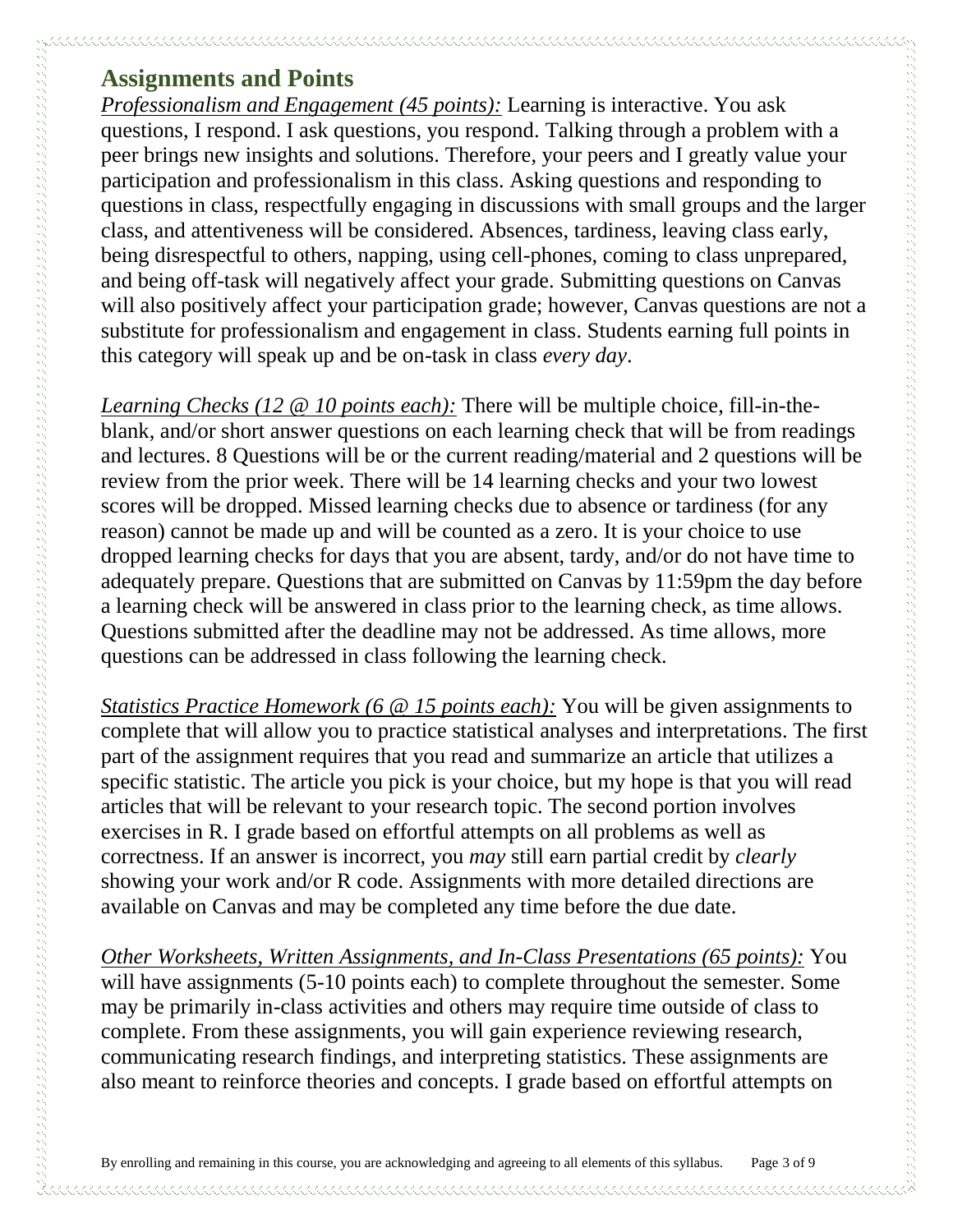all problems as well as correctness. Short in-class presentations will also be assigned. Detailed directions for each assignment are on Canvas.

*Final Learning Celebration (80 points):* We will celebrate all of our learning at the end of the semester by bringing treats and throwing a party in class. You may bring any snacks or food to share with the class (not required, but definitely more fun if you do). During the party, you will demonstrate your learning by responding to written questions (multiple choice, short answer, and/or essay) that will require cumulative knowledge.

*Final Research Celebration (30 points):* We will be celebrating the learning of the Methods II students by attending their research poster session. Instead of celebrating with treats and a party, you will celebrate the learning of your peers by asking them meaningful questions about their work and congratulating them on their work. To earn credit, you must attend the session, complete a worksheet, and maintain a positive and professional demeanor during the session. There will be no make-ups for students who are absent.

*Extra Credit (up to 9 points):* You may earn up to 9 points of extra credit (a possible 2% grade bump) by submitting a creative assignment related to course content. Examples include creating a music video, dance, art piece, poem or story, or something else that uses your talents. Your extra credit will be graded according to time spent and how you were able to connect the assignment to your learning of statistics or research (not according to the subjective quality of your creativity). With your assignment, you must include the following statement: "I am submitting this for points of extra credit. I spent approximately \_\_\_\_(minutes/hours) on this assignment and I believe it contributed to my learning of and/or reflection on statistics or research." Extra credit must be submitted before Thanksgiving Day with no exceptions.

### **Grading Scale**

| $A = 93-100\%$      | (399-430 points)             |
|---------------------|------------------------------|
| $A = 90-92\%$       | $(387-398 \text{ points})$   |
| $B+ = 88-89\%$      | (378-386 points)             |
| $= 84 - 87\%$<br>B  | $(361-377 \text{ points})$   |
| $B- = 80-83%$       | (344-360 points)             |
| $C_{+} = 77 - 79\%$ | $(331 - 343 \text{ points})$ |
| $C = 70-77\%$       | $(301-330 \text{ points})$   |
| $C- = 65-69\%$      | $(279-300 \text{ points})$   |
| $D+ = 62-64\%$      | $(266-278 \text{ points})$   |
| $D = 55-61\%$       | $(236-265 \text{ points})$   |
| $D = 50-54\%$       | $(215-235 \text{ points})$   |
| $F = 49.9\%$        | $(0-214 \text{ points})$     |
|                     |                              |

Grades will not be rounded up for individual students.

By enrolling and remaining in this course, you are acknowledging and agreeing to all elements of this syllabus. Page 4 of 9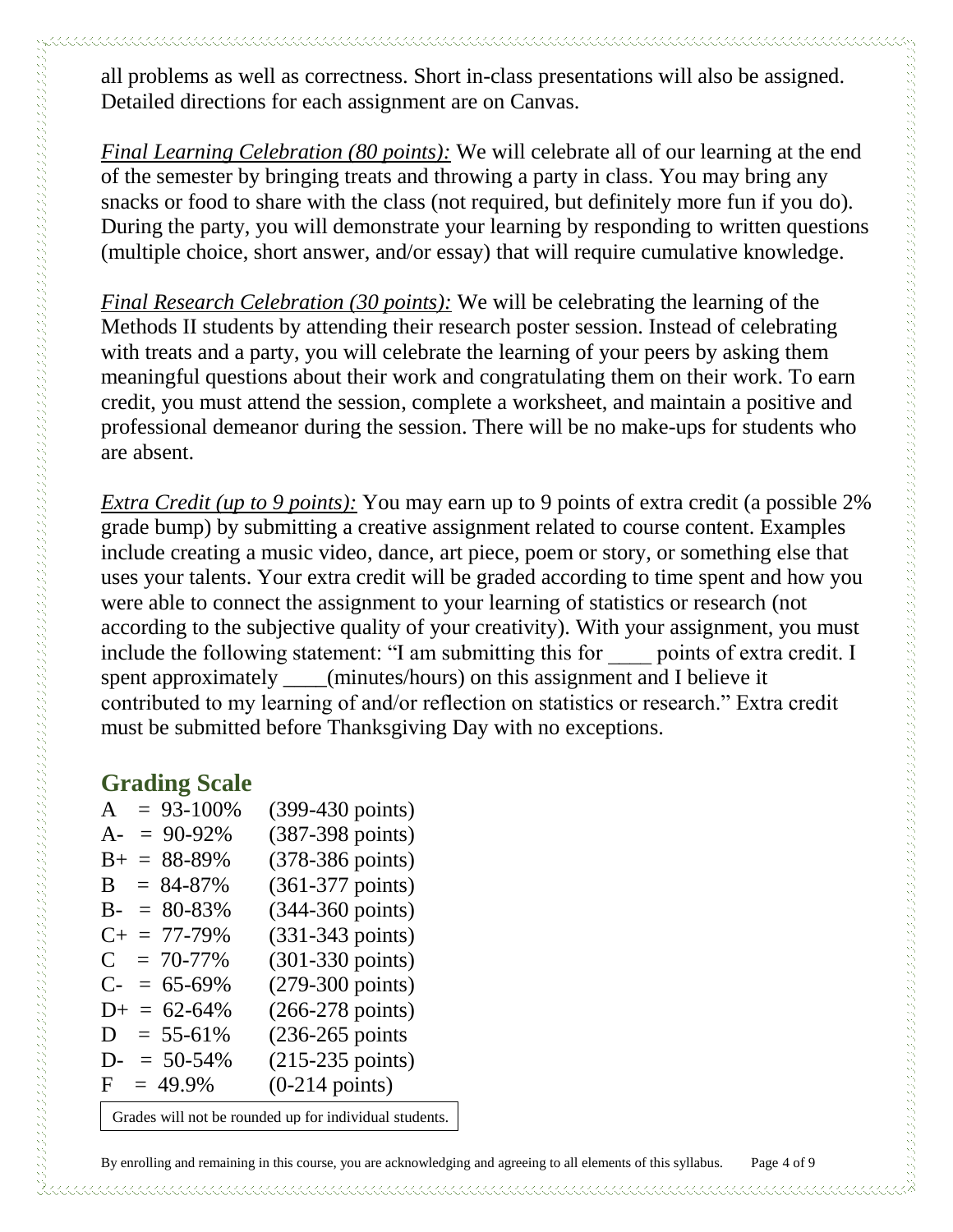## **Course Policies and Expectations General and Attendance**

- It is expected that you will read and take notes prior to class. Such practices will enable you to succeed on the learning checks and also fully participate in class activities.
- It is expected that you will take notes in class, regardless of whether a powerpoint is presented.
- Attendance will be taken at the beginning of the class period. If you get up and leave after roll has been taken, you will be counted absent unless you notify me before class begins. Absences will be accounted for and it is your responsibility to monitor them. I will honor the university's attendance policy: no matter the reason for absence, students missing 10% of class meetings (4 classes) may be filed for de-enrollment. Students missing 20% of class meetings (8 classes) may be de-enrolled without notice, or, after the university drop date, receive the appropriate grade for their work and participation. Excused absences due to university approved events as given in writing by university administration will be honored and will not count toward de-enrollment.
- If you miss class, you are responsible for obtaining [from a classmate] lecture material, class exercises, and all in-class announcements AND submit any assignments on time, if applicable.
- Assignments are individual work; you are expected to complete the work on your own unless otherwise specified.
- You may submit assignments early.
- You are responsible for all content/material that is found on Canvas, including announcements.

### **Technology**

- I do not recommend the use of laptops for notetaking in this course. Written notes are more efficient for writing statistical symbols and also aid in memory recall. That being said, you may use laptops/iPads in class as long as it does not become a distraction to yourself or others.
- Laptops are encouraged for purposes of doing statistical analyses and reading online articles, although we will primarily do this in the computer lab.
- Cellphones should not be used in class.

### **Tardiness and Late Work**

- If you are more than 15 minutes late to class, you will be counted absent (but you are welcome to sit-in on the class).
- Late work is accepted for 3 days, with a 10% deduction for each day, including weekend days. Deadlines are according to the schedule in the syllabus. Work that is submitted late due to tardiness to class is still considered late.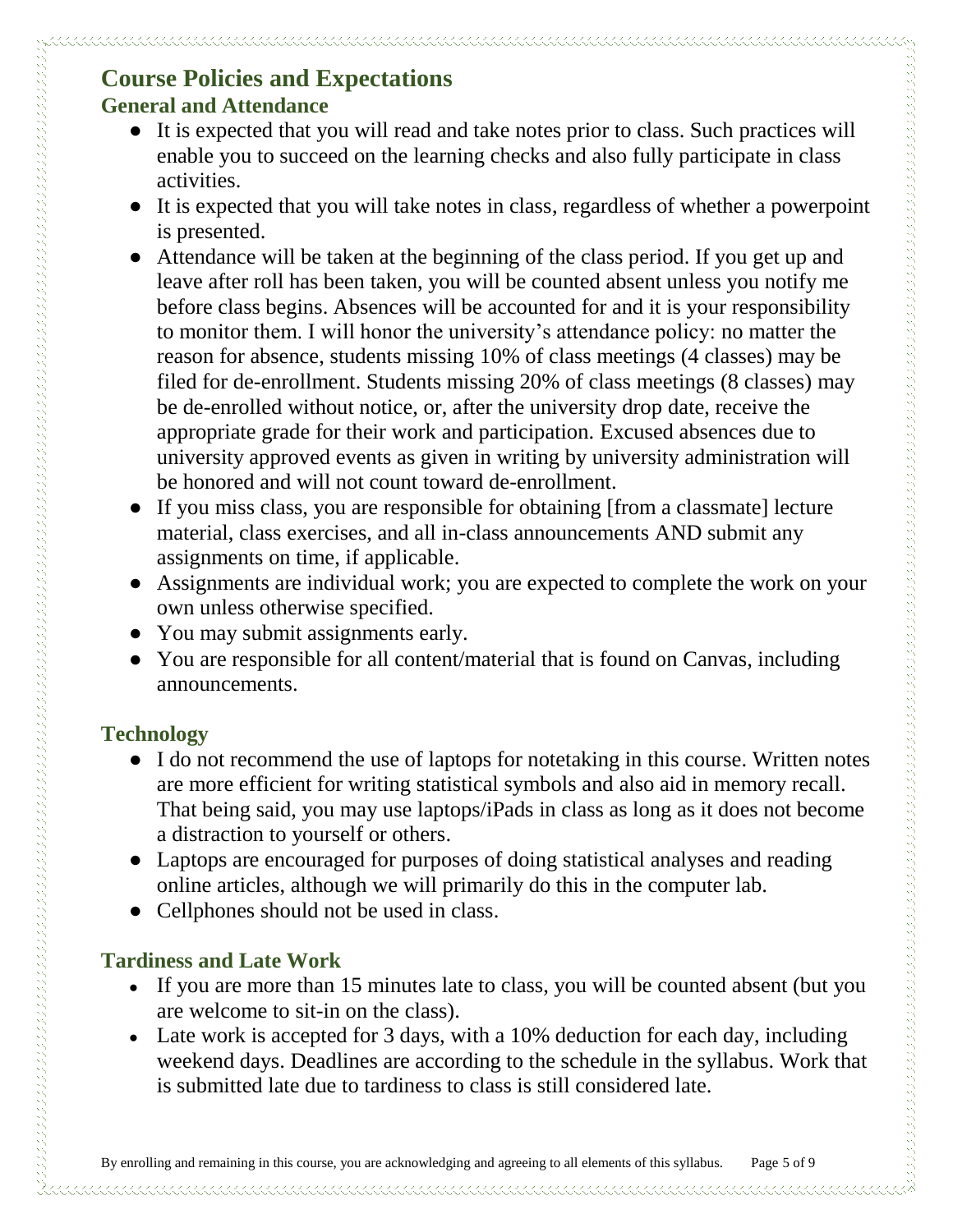• If you do not like your grade for a homework assignment or worksheet, you may redo the assignment once and submit it according to the late policy. In other words, if you get an unsatisfactory grade back, you can redo the assignment within 24 hours at a 10% deduction, the next day for a 20% deduction, or the day after for a 30% deduction. The second grade will be final. To take advantage of this option, the assignment must have been initially submitted on-time.

### **Learning Check (LC) and Celebration Information**

- LCs/exams may consist of multiple choice, fill-in-the-blank, and/or short answer questions. You may be required to interpret and evaluate statistics, R output, and research conclusions in addition to demonstrating knowledge of relevant definitions and theories from lectures and required readings.
- Students must bring at least one working pencil, eraser, and pen to every learning check and celebration.
- Students may not come and go during learning checks or celebrations. If you need to leave the room *for any reason*, you must submit your LC/exam at that time.
- Backpacks must be closed with all electronics, including smart watches, turned off and out of sight. Students who use or look at a personal electronic device for any reason during an LC/exam will be penalized for academic dishonesty.
- If you are late to a LC or celebration, you may take the LC/exam if you arrive prior to the first LC/exam being handed in. Tardy students will not be given extra time.
- LCs may not be made up for any reason. Two LCs are dropped at the end of the semester.
- Successful completion of this class requires attending the Research Celebration **on its scheduled day**.
- If the Learning Celebration is missed for any reason, the student may have an opportunity at an alternative time to demonstrate his/her learning and receive up to 70% credit on the opportunity.

## **Additional Info, University Resources and Policies**

About Contacting Me. I welcome your questions (about class or otherwise) and would enjoy hearing from you throughout the semester. Do not hesitate to email me or take advantage of office hours. We can schedule meetings outside of office hours if needed. I will give prompt email replies during the day Monday - Friday. It is not guaranteed that I will read emails in the evenings and weekends, so please do not leave important questions for the last minute! If you have questions pertaining to R, please try to use your textbook and/or Google to troubleshoot before emailing me.

Copyright Policy. Point Loma Nazarene University, as a non-profit educational institution, is entitled by law to use materials protected by the US Copyright Act for classroom education. Any use of those materials outside the class may violate the law.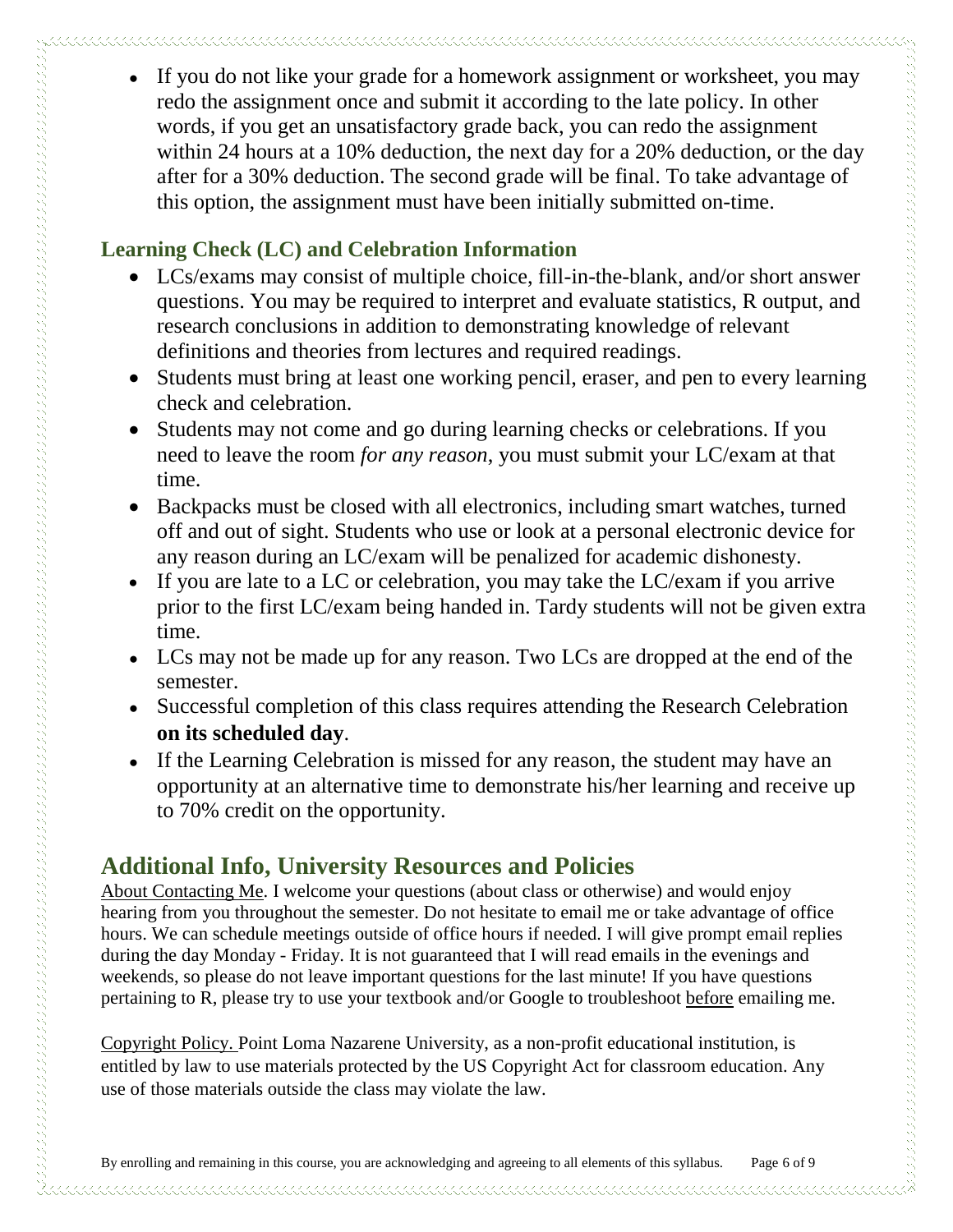Academic Integrity. Students should demonstrate academic honesty by doing original work and by giving appropriate credit to the ideas of others. Academic dishonesty is the act of presenting information, ideas, and/or concepts as one's own when in reality they are the results of another person's creativity and effort. Academic dishonesty also includes such acts as cheating, fabrication of information, misrepresentations, having unauthorized possession of exams or acquiring/providing information about exams to offer/get an advantage. Academic dishonesty may lead to a zero for that assignment or examination, a zero for your professionalism grade, and/or an F for the course. Faculty should follow and students may appeal using the procedure in the university Catalog. See [Academic Policies](http://catalog.pointloma.edu/content.php?catoid=18&navoid=1278) for definitions of kinds of academic dishonesty and for further information.

Accommodations. While all students are expected to meet the minimum standards for completion of this course as established by the instructor, students with disabilities may require academic accommodations. At PLNU, these students are requested to register with the Disability Resource Center (DRC), located in the Bond Academic Center. (DRC@pointloma.edu or 619-849-2486). After the student files the required documentation, the DRC, in conjunction with the student, will develop an adjustment plan (AP) to meet that student's specific learning needs. The DRC will thereafter email the student's AP to all faculty who teach courses in which the student is enrolled each semester. DRC students should speak with their professors during the first two weeks of each semester about the applicability of their AP in that particular course and/or if they do not desire to take advantage of some or all of the elements of their AP in that course.

Title IX Office. If you or someone you know would like help related to an experience of sexual violence including sexual assault, harassment, domestic violence, dating violence, stalking or other type of non-consensual sexual conduct, please contact the Title IX Coordinator at Point Loma Nazarene University, Caye Smith (619-849-2479). Reporting is also available on the Title IX website. The Title IX office understands the sensitive nature of these situations and can provide information about available on- and off-campus resources, such as counseling and psychological services, medical treatment, academic support, university housing and other forms of assistance. Staff members at the office will also explain your rights and the judicial process options, if you choose to file a complaint. If you or someone you know feels unsafe or may be in imminent danger, please call the PLNU Department of Public Safety (619-849-2525) or San Diego Police Department (9-1-1) immediately.

Wellness Center. If you or someone you know would like help related to a physical or mental health problem, (e.g., depression, anxiety, difficulty focusing on school or managing daily needs, grief, trauma resolution, sleep or eating changes, etc.), please contact the Wellness Center. The Wellness Center exists to provide students with services pertaining to health, broadly. Walk-ins are accepted, or appointments can be scheduled. Visit the First Floor of Nicholson Commons or call 619-849- 2574. If there is an emergency situation after hours, please call the PLNU Department of Public Safety (619-849-2525) or San Diego Police Department (9-1-1) immediately.

#### Final Examination Policy

Successful completion of this class requires taking the final examination on its scheduled day. The final examination schedule is posted on the Class Schedules site. No requests for early examinations or alternative days will be approved.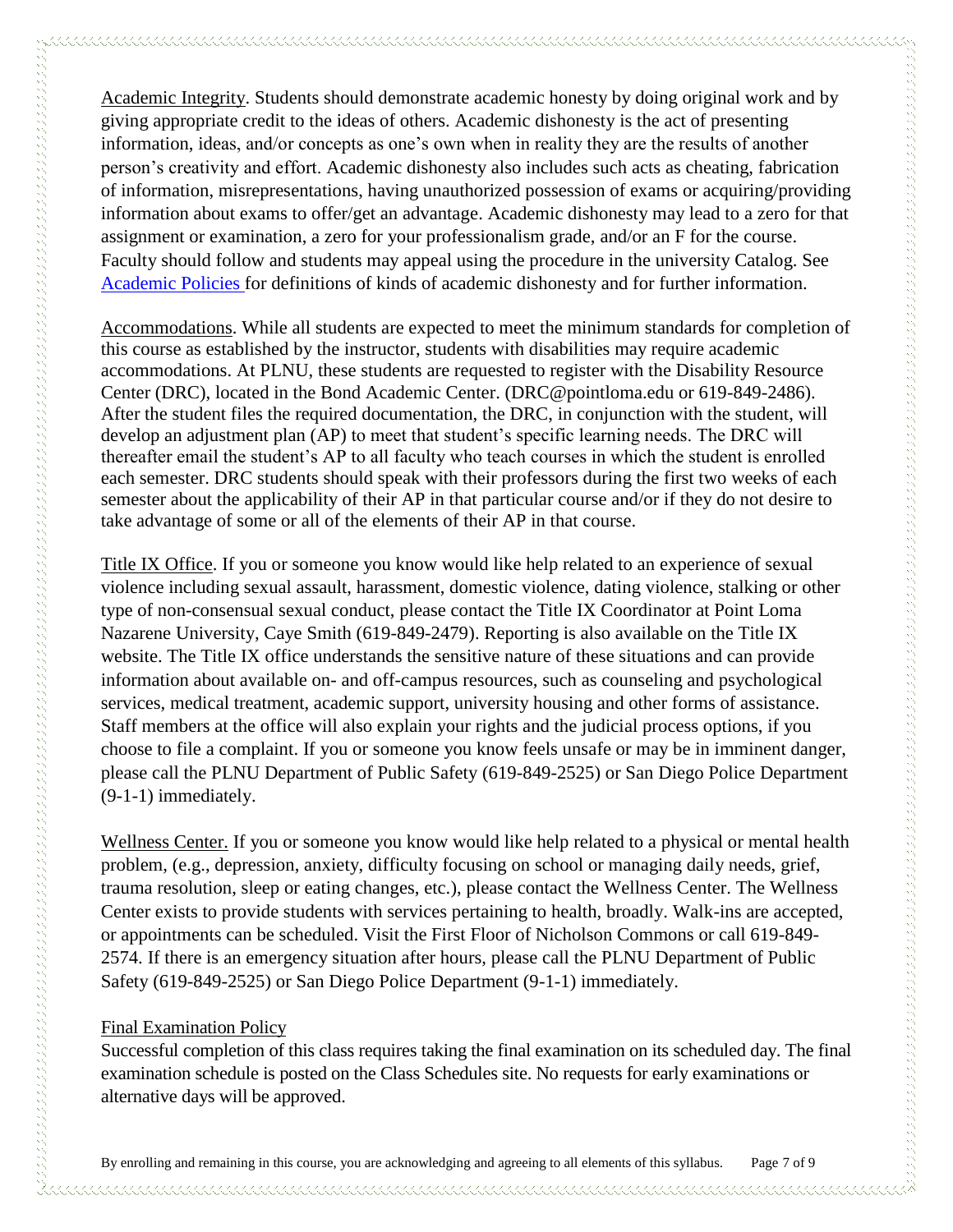*Changes to the Syllabus: This document is subject to changes, including due dates in the schedule. I will communicate changes in class, on Canvas, or both. It is the students' responsibility to maintain records of changes to this syllabus.* 

| Week                           | Day                       | Readings and Activities     | Learning Checks (LC)/ Assignments Due |
|--------------------------------|---------------------------|-----------------------------|---------------------------------------|
|                                |                           | (Complete Prior to Class)   |                                       |
| Week 1                         | W                         |                             |                                       |
| $(Sept 4-6)$                   | F                         | RMP Ch. 1                   | LC 1 (Ch1 and Syllabus)               |
| Science, Statistics, and       |                           | Lecture 1                   |                                       |
| Research                       |                           | <b>Canvas Questions</b>     |                                       |
| Week 2                         | M                         | RMP Ch. 2                   | LC <sub>2</sub>                       |
| $(Sept 9 - 13)$                |                           | Lecture 2                   |                                       |
| Finding and Reading            |                           | <b>Canvas Questions</b>     |                                       |
| Good Research                  | W                         |                             |                                       |
|                                | $\mathbf F$               | Download Zotero             |                                       |
| Week 3                         | M                         | LSR Ch. 2                   | LC <sub>3</sub>                       |
| $(Sept 16-20)$                 |                           | Lecture 3                   |                                       |
| Variables, Types of            |                           | <b>Canvas Questions</b>     |                                       |
| Claims, and Validity           | W                         |                             |                                       |
|                                | $\mathbf{F}$              | Practice 3 min Presentation | 3min Presentation in class            |
|                                |                           | Download R and RStudio      | <b>Finding Research Worksheet</b>     |
|                                |                           |                             | Article summary/critique              |
| Week 4                         | M                         | LSR Ch. 5                   | LC <sub>4</sub>                       |
| $(Sept 23 - 27)$               |                           | Lecture 4                   |                                       |
| <b>Descriptive Statistics</b>  |                           | <b>Canvas Questions</b>     |                                       |
|                                | W                         |                             |                                       |
|                                | $\overline{F}$            |                             | R Worksheet                           |
| Week 5                         | M                         | LSR Ch. 9                   | LC <sub>5</sub>                       |
| $(Sept 30 - Oct 4)$            |                           | Lecture 5                   |                                       |
| Probability and Types of       |                           | <b>Canvas Questions</b>     |                                       |
| <b>Distributions</b>           | W                         |                             |                                       |
|                                | $\mathbf{F}$              |                             | Descriptives and Graphs Homework (R)  |
|                                |                           |                             | (LSR Ch. 6 for additional help)       |
| Week 6                         | M                         | LSR Ch. 11                  | LC <sub>6</sub>                       |
| $(Oct 7 - 11)$                 |                           | Lecture 6                   |                                       |
| <b>Null Hypothesis Testing</b> |                           | <b>Canvas Questions</b>     |                                       |
| and Confidence Intervals       | W                         |                             |                                       |
|                                | $\boldsymbol{\mathrm{F}}$ |                             | Error worksheet                       |
| Week 7                         | M                         | LSR Ch. 13.1-13.5           | LC <sub>7</sub>                       |
| $(Oct 14 - 18)$                |                           | Lecture 7                   |                                       |
| <b>Comparing Means</b>         |                           | <b>Canvas Questions</b>     |                                       |
|                                | W                         |                             |                                       |
|                                | $\mathbf F$               | No Class                    | t-test practice worksheet             |
|                                |                           | Lecture 7b                  |                                       |
|                                |                           |                             |                                       |

By enrolling and remaining in this course, you are acknowledging and agreeing to all elements of this syllabus. Page 8 of 9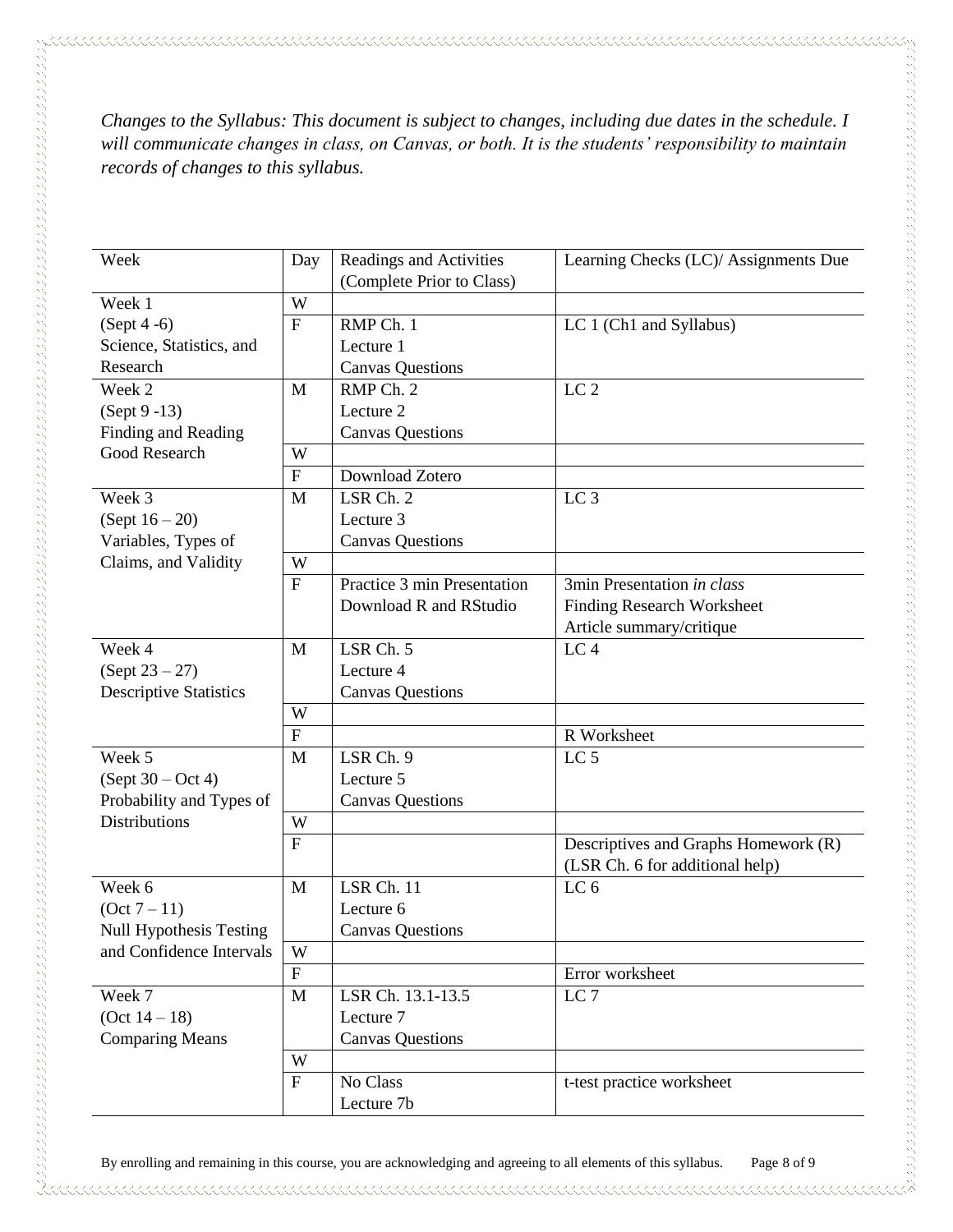| Week 8                                             | M                         | LSR Ch. 13.6-3.11                                          | LC <sub>8</sub>                                                                      |
|----------------------------------------------------|---------------------------|------------------------------------------------------------|--------------------------------------------------------------------------------------|
| (Oct 21 – 25)<br>More on t-tests                   |                           | Lecture 8<br><b>Canvas Questions</b>                       |                                                                                      |
|                                                    | W                         |                                                            |                                                                                      |
|                                                    | $\mathbf F$               | No Class<br><b>Fall Break</b>                              | t-test Homework (R)                                                                  |
| Week 9<br>$(Oct 28 - Nov 1)$<br><b>ANOVA</b>       | M                         | LSR Ch. 14<br>Lecture 9<br><b>Canvas Questions</b>         | LC <sub>9</sub>                                                                      |
|                                                    | W                         |                                                            |                                                                                      |
|                                                    | $\boldsymbol{\mathrm{F}}$ |                                                            | ANOVA Homework (R)                                                                   |
| Week 10<br>(Nov $4-8$ )<br><b>Factorial ANOVAS</b> | M                         | <b>LSR Ch. 16</b><br>Lecture 10<br><b>Canvas Questions</b> | LC 10                                                                                |
|                                                    | W                         |                                                            |                                                                                      |
|                                                    | $\overline{F}$            |                                                            | Factorial ANOVA Homework (R)                                                         |
| Week 11<br>(Nov $11 - 15$ )<br>Regression          | M                         | <b>LSR Ch. 15</b><br>Lecture 11<br><b>Canvas Questions</b> | <b>LC</b> 11                                                                         |
|                                                    | W                         |                                                            |                                                                                      |
|                                                    | $\overline{F}$            |                                                            | Regression Homework (R)                                                              |
| Week 12<br>(Nov $18 - 22$ )<br>$\chi^2$            | M                         | LSR Ch. 12<br>Lecture 12<br><b>Canvas Questions</b>        | LC 12                                                                                |
|                                                    | W                         |                                                            |                                                                                      |
|                                                    | $\overline{F}$            |                                                            | $\chi^2$ Homework (R)                                                                |
| Week 13<br>(Nov. $25 - 29$ )                       | M                         | Lecture $1\overline{3}$<br><b>Canvas Questions</b>         | LC <sub>13</sub>                                                                     |
| Recap, Connections                                 | W                         | No Class                                                   | Thanksgiving                                                                         |
| between Studies                                    | $\overline{F}$            | No Class                                                   | Thanksgiving                                                                         |
| Week 14<br>(Dec. $2-6$ )<br>Developing your own    | M                         | RMP Ch. 3<br>Lecture 14<br><b>Canvas Questions</b>         | LC 14                                                                                |
| Project                                            | W                         |                                                            | <b>Research Question/Design Worksheet</b>                                            |
|                                                    | ${\bf F}$                 |                                                            | Final Research Question in Class<br>Show evidence of $5+$ pooled sources in<br>class |
| Week 15<br>(Dec. $9 - 13$ )                        | M                         | Meet with your group for<br><b>Review Presentation</b>     | Present 15 minute Review                                                             |
| Review                                             | W                         |                                                            |                                                                                      |
|                                                    | $\mathbf F$               |                                                            | <b>Learning Celebration</b>                                                          |
| Wednesday, Dec. 18,<br>4:30-6pm @ Colt Forum       |                           |                                                            | <b>Research Celebration</b>                                                          |

Worksheets and Homework are due by 11:59pm unless noted otherwise

していることです。このように、このように、このように、このように、このように、このように、このように、このように、このように、このように、このように、このようになっていることができることになっていることができない。このよ

 $\Im$